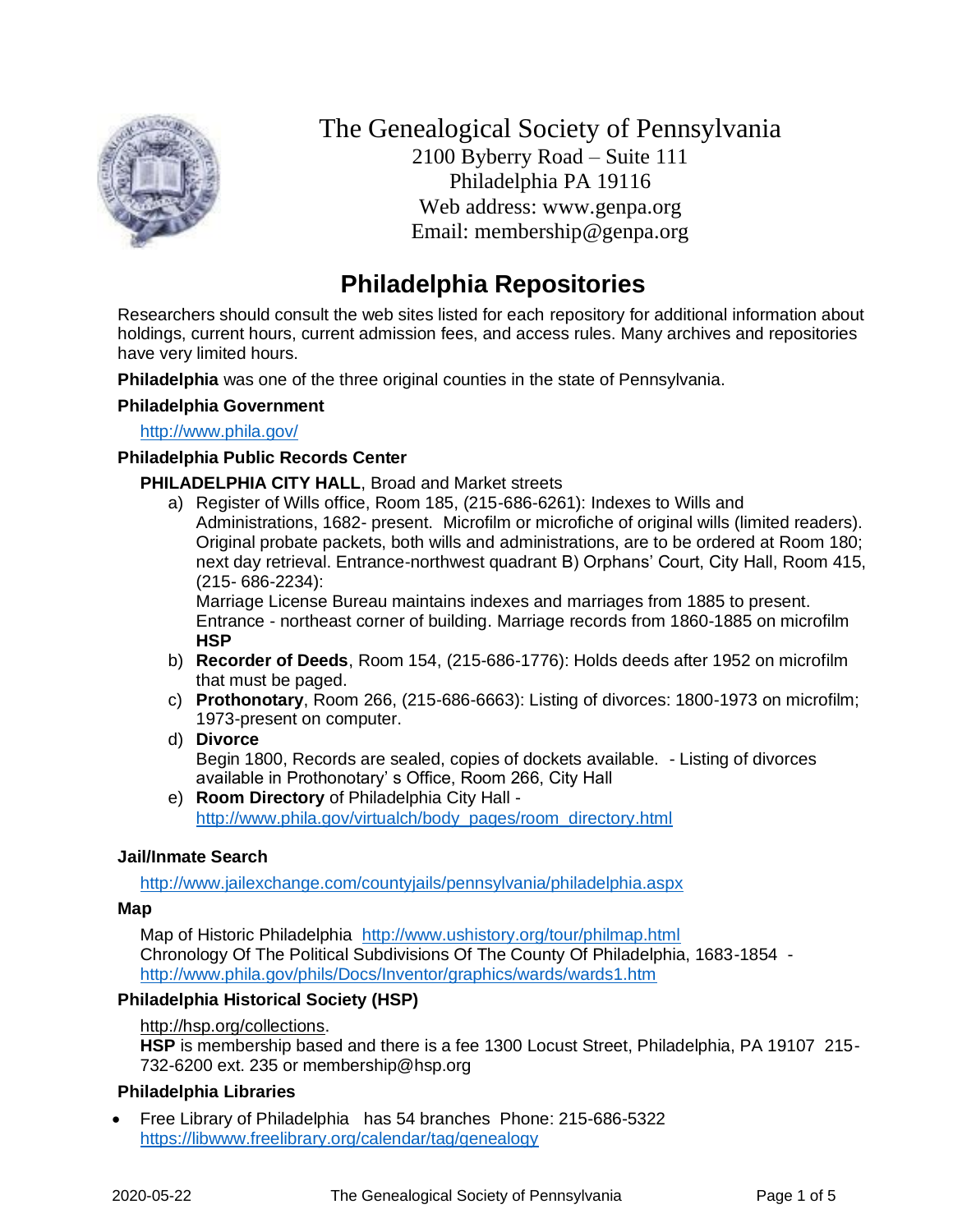# **Resources**

- **Genealogical Society of Pennsylvania GSP** [http://GenPA.org](http://genpa.org/) **GSP Research** <https://genpa.org/research/>
- Genealogical Resources At The **Philadelphia City Archives** <http://www.phila.gov/phils/Docs/Inventor/genealgy.htm> Records Archives Holdings - <http://www.phila.gov/Records/Archives/Archives.html> Philadelphia City Archives. 3101 Market Street, Suite 150 Philadelphia, PA
- **PAGenWeb** <http://www.pagenweb.org/~philadelphia>
- **Obituaries** PAGenWeb – Philadelphia - <http://www.pagenweb.org/~philadelphia/cont05.html> **Legacy** - <http://www.legacy.com/obituaries/philly/> **Philadelphia Tribune** - <http://www.phillytrib.com/obituaries/> **Philadelphia County and Philadelphia, PA Obituarie**s [http://www.newspaperobituaries.net/pennsylvania/philadelphia\\_county\\_obituaries.htm](http://www.newspaperobituaries.net/pennsylvania/philadelphia_county_obituaries.htm)
- **LDSGenealogy** <http://ldsgenealogy.com/PA>
- **Philadelphia Newspapers** 
	- o The Philadelphia Inquirer (1829, founded as The Pennsylvania Inquirer)
	- o Metro Philadelphia
	- o Philadelphia Daily News Philadelphia
	- o Philadelphia Front Page News Philadelphia
	- o Philadelphia Tribune Philadelphia
- **Random Acts of Kindness** <https://www.raogk.org/>
- **Family Search**: <https://familysearch.org/> Free site but does require a login Collection List <https://familysearch.org/search/collection/list> [https://familysearch.org/wiki/en/Philadelphia\\_County,\\_Pennsylvania\\_Genealogy](https://familysearch.org/wiki/en/Philadelphia_County,_Pennsylvania_Genealogy) birth, marriage, and death records from 1870-1940, which include records from Philadelphia and from some other Pennsylvania counties. The Philadelphia Birth Index provides index information from 1860-1906, for a copy of the full record contact the Philadelphia City Archives at <http://www.phila.gov/phils/carchive.htm>
- **RG-47. RECORDS OF THE COUNTY GOVERNMENTS** Guide to African American Resources at the Pennsylvania State Archives <http://www.phmc.state.pa.us/bah/aaGuide/AA-RG-47.html>
- **Timeline of Philadelphia History 1646-1899** <http://www.ushistory.org/philadelphia/timeline/>
- **Philadelphia Record of Indentures, Philadelphia 1771-1773**  <https://archive.org/details/recordofindentur16phil>
- **Greater Philadelphia GeoHistory Network** [www,philageohistory.org/](http://www,philageohistory.org/) Old maps, property atlases, city directories, industrial site surveys, documenting the history and development of the city from the 1600s through today.
- **Urban Archives-Temple University** Samuel L. Paley Library - 1210 Polett Walk - Philadelphia, PA 215- 204-8212 Holdings include The Philadelphia Bulletin Newspaper - <http://guides.temple.edu/PaleyLibrary> You need a Pennsylvania Library Card
- **Presbyterian Historical Society Library** 425 Lombard Street, Philadelphia, PA 19147 [www.history.pecusa.org/](http://www.history.pecusa.org/)
- **Episcopal Diocese of Pennsylvania Archives**
- Lutheran Theological Seminary 7301 Germantown Avenue Philadelphia PA 19119-1794 [archives@diopa.org](mailto:archives@diopa.org)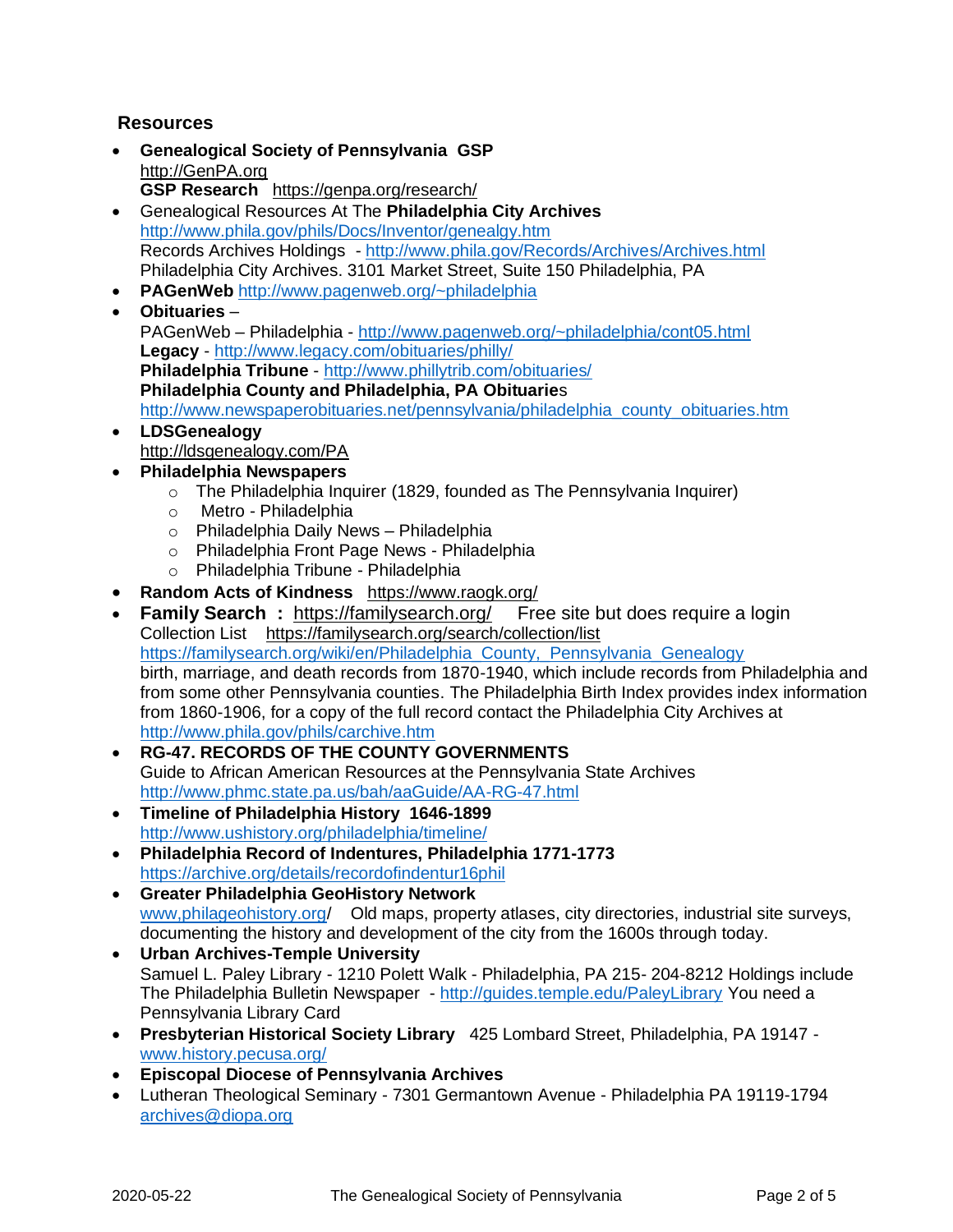- **The Lutheran Archives Center-Philadelphia** 3201 Germantown Avenue Philadelphia, PA 19119- [mtairyarchives@ltsp.edu](mailto:mtairyarchives@ltsp.edu)
- **Philadelphia Archdiocesan Historical Research Center**  100 Wynnewood Rd, Wynnewood, PA 19096 - [www.pharc.net](http://www.pharc.net/)
- **St George's Methodist Museum and Archives** 235 North 4th Street, Philadelphia, PA 19106 – <http://www.historicstgeorges.org/museum/>
- **National Archives of Philadelphia** (**NARA**) [http://www.nara.gov/research\\_rooms/mid\\_atlantic/](http://www.nara.gov/research_rooms/mid_atlantic/) **Records Request Process**

National Archives 14700 Townsend Road Philadelphia, Pennsylvania 19154-1096 Telephone: (215) 305-2044 Fax: (215) 305-2038 E-mail: [philadelphia.archives@nara.gov](mailto:philadelphia.archives@nara.gov)

## **Naturalizations: NARA**

Pennsylvania: Philadelphia, 1790-1991; Pittsburgh, 1820-1979; Erie, 1940-1972; Scranton, 1901-1990; Wilkes-Barre, 1943-1972; Williamsport, 1909-1913; and Harrisburg, 1911-1917

## **Military**

The National Archives at Philadelphia (**NARA**), through its partners Ancestry.com and Fold3.com, provides access to records relating to the military service of individuals from the American Revolution through World War II. Please note that Official Military Personnel Files from World War I to the present are held by the National Archives at St. Louis. <https://www.archives.gov/st-louis>

World War I and World War II, Fourth Enumeration Draft Cards can also be accessed through our partner sites. In addition, Records of the Selective Service System, 1940-1969, for individuals from Delaware, Maryland, Pennsylvania, Virginia, and West Virginia are available from the National Archives at St. Louis. Copies of World War I draft cards can be requested from the National Archives at Atlanta [\(Atlanta.archives@nara.gov](mailto:Atlanta.archives@nara.gov)).

For information on obtaining World War II era and later draft cards, please see <http://www.archives.gov/st-louis/archival-programs/other-records/selective-service.html> .

<https://www.archives.gov/philadelphia/public/family-history.html#military>

## **Pennsylvania Military Records Research Guide**

<https://www.raogk.org/pennsylvania-genealogy/pa-military-records/>

## **Probate – Wills Administrations**

Probate records may include Person's exact death date, Names of the family members, Family relationships, Names of spouses of children, Residences, Adoption or guardianship of minor children or dependents, Worth of the property and land holdings, Evidence of occupation, religion, or military service

## **Philadelphia City Hall**

<http://secureprod.phila.gov/wills/>

**Family Search:** Pennsylvania Probate Records, 1683-1994 <https://familysearch.org/>

This collection includes probate records created in Pennsylvania counties. The records include wills, estate records and indexes.

## **State of Pennsylvania Vital Records**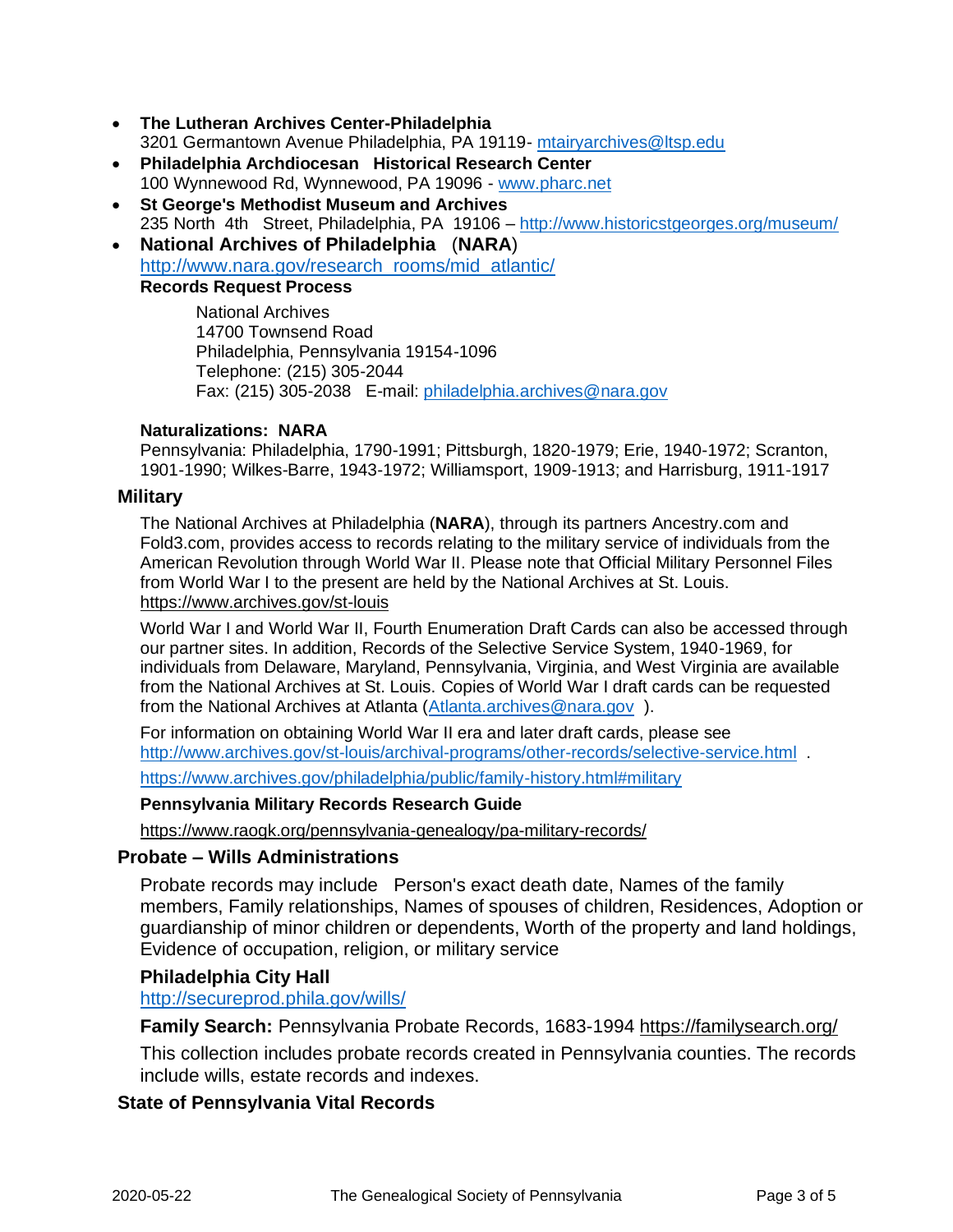The **Pennsylvania State Archives** collects, preserves and makes available for study the permanently-valuable public records of the Commonwealth, with particular attention given to the records of state government.

Mailing address: 350 North Street Harrisburg, PA 17120 Email: Email PA State Archives Phone: (717) 783-3281

GPS address: 801 North 3rd Street Harrisburg, PA 17102 Coordinates: 40.266080, - 76.886053

## **Birth Certificates**, 1906-1910

The Division of Vital Records (DVR) maintains birth records that occurred in Pennsylvania from 1906 to the present.

For information on public records (births occurring from 1906 to 1910), click on Pennsylvania State Archives <http://www.phmc.pa.gov/archives/Pages/default.aspx> or our Genealogy page. <http://www.health.pa.gov/MyRecords/Certificates/Genealogy/Pages/14125.aspx#.WNvLKfkrJHY>

## **Death Certificates**, 1906-1965

Original birth certificates for 1906-1910 and death certificates for 1906-1965 are available at the State Archives. Digital copies of the 1906-1908 birth certificates and the 1906-1963 death certificates may be found on Ancestry.com. Pennsylvania residents can access these records free of charge through Ancestry.com Pennsylvania. A free account can be created.

## **Certified Copies of Death Certificates**

[The Division of Vital Records maintains records of deaths that occurred from 1906 to](http://www.health.pa.gov/MyRecords/Certificates/DeathCertificates/Pages/default.aspx#.V9RjGa3cyH5)  [the present. Certified copies of death certificates \(with a raised seal\)](http://www.health.pa.gov/MyRecords/Certificates/DeathCertificates/Pages/default.aspx#.V9RjGa3cyH5)

## **Birth And Death Certificates Prior To 1906**

Philadelphia –Birth and Death records begin July 1860

The Division of Vital Records began collecting birth and death certificates in 1906. Contact the appropriate Pennsylvania County Courthouse for births and deaths that occurred prior to 1906.

#### **County Courthouses**

[http://www.health.pa.gov/MyRecords/Certificates/Genealogy/Pages/608673.aspx#.WNvLm\\_krJHY](http://www.health.pa.gov/MyRecords/Certificates/Genealogy/Pages/608673.aspx#.WNvLm_krJHY)

## **PHMC > Archives > Research Online >** [Vital Statistics Records](http://www.phmc.pa.gov/Archives/Research-Online/Pages/Vital-Statistics.aspx)

Birth Indices  $\sim$  Census Records  $\sim$  County and Municipal Records  $\sim$  Coal Miners  $\sim$ Death Indices  $\sim$  Indentured Servants  $\sim$  Naturalization and Immigration  $\sim$  Naturalizations, PA Supreme Court  $\sim$  Prison Records  $\sim$  Ships' Passenger Lists  $\sim$  Vital Statistics  $\sim$ 

## **Land Records Indices**

**PHMC** > Archives > Research Online > Land Records Indices

<http://www.phmc.pa.gov/Archives/Research-Online/Pages/Land-Records-Indices.aspx>

PRE-1733 LAND RECORD INDEXES  $\sim$  POST-1733 LAND RECORD INDEXES  $\sim$ APPLICATION REGISTERS ~ SURVEYS AND SURVEY LISTS ~ MILITARY BOUNTY  $LAND \sim MAPS$ 

## **National Archives of Philadelphia**

14700 Townsend Road Philadelphia, Pennsylvania 19154-1096 Telephone: (215) 305-2044 Fax: (215) 305-2038